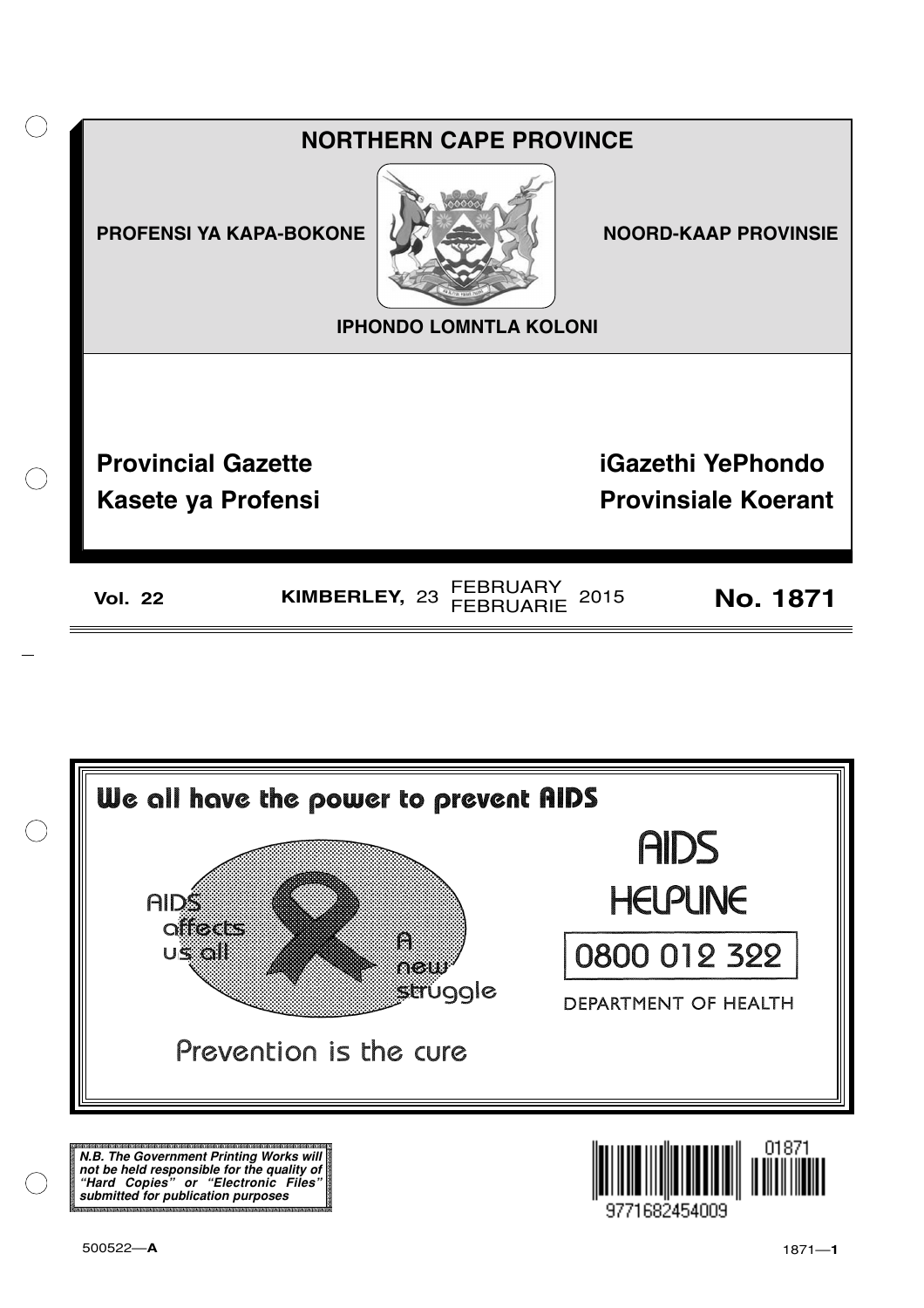#### **IMPORTANT NOTICE**

**The Government Printing Works will not be held responsible for faxed documents not received due to errors on the fax machine or faxes received which are unclear or incomplete. Please be advised that an "OK" slip, received from a fax machine, will not be accepted as proof that documents were received by the GPW for printing. If documents are faxed to the GPW it will be the sender's responsibility to phone and confirm that the documents were received in good order.**

**Furthermore the Government Printing Works will also not be held responsible for cancellations and amendments which have not been done on original documents received from clients.**

#### **CONTENTS • INHOUD**

| No.      |                                                                                                                  | Page<br>No. | Gazette<br>No. |
|----------|------------------------------------------------------------------------------------------------------------------|-------------|----------------|
|          | <b>GENERAL NOTICES</b>                                                                                           |             |                |
| 10<br>11 | Local Government: Municipal Property Rates Act (6/2004): Public notice calling for inspection of the Sol Plaatie | 3<br>4      | 1871<br>1871   |
|          |                                                                                                                  | 5           | 1871           |
| 12.      |                                                                                                                  | 5           | 1871           |
|          | <b>MUNICIPAL NOTICE</b>                                                                                          |             |                |
| 5.       |                                                                                                                  | 6           | 1871           |
| 5        |                                                                                                                  | 6           | 1871           |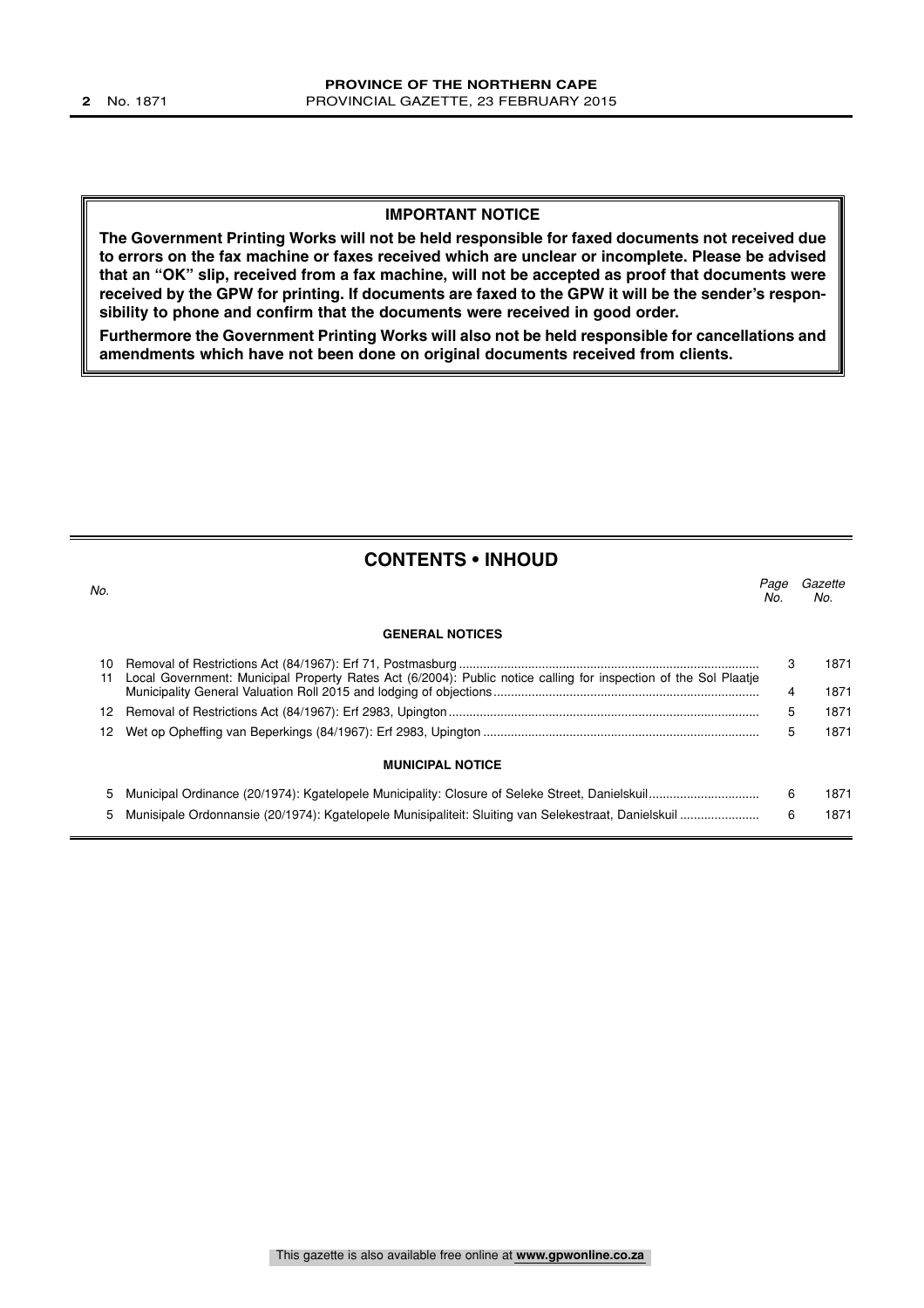### **GENERAL NOTICES**

#### **NOTICE 10 OF 2015**

Gen 10/2015

#### TSANTSABANE MUNICIPALITY

#### REMOVAL OF RESTRICTIONS ACT, 1967 (ACT 84 OF 1967) NORTHERN CAPE PLANNING AND DEVELOPMENT ACT (ACT NO 7 OF 1998)

#### Applicant : NEL CROSS & PARTNERS Nature of application :

1. Removal of title condition 04(a) as enumerated in Title Deed T. T3009/1996, to facilitate the Subdivision of erf 71 Postmasburg into three (3) portions, respectively the remainder erf 71 Postmasburg 1063m2, erf A 836m2 and erf B 612m2.

Full particulars are obtainable from the Municipal Manager, telephone 053-3137300, during normal office hours and objections against the application, if any, must be lodged in writing with the Municipal Manager on or before Friday, 13 March 2015.

In terms of section 21 of Act 32 of 2000 persons who cannot read or write is invited to come to the Municipal Manager at the municipal office in Postmasburg during normal office hours, where assistance would be given to transcribe their comments or objections. Should no objections in the prescribed manner be lodged it shall be regarded that there is no objections.

#### THE MUNICIPAL MANAGER

CIVIC CENTRE P.O.BOX 5 POSTMASBURG 8420

Date : 04/02/2015 Local Newspaper : 13/02/2015 and 20/02/2015 Provincial Gazette : 13/02/2015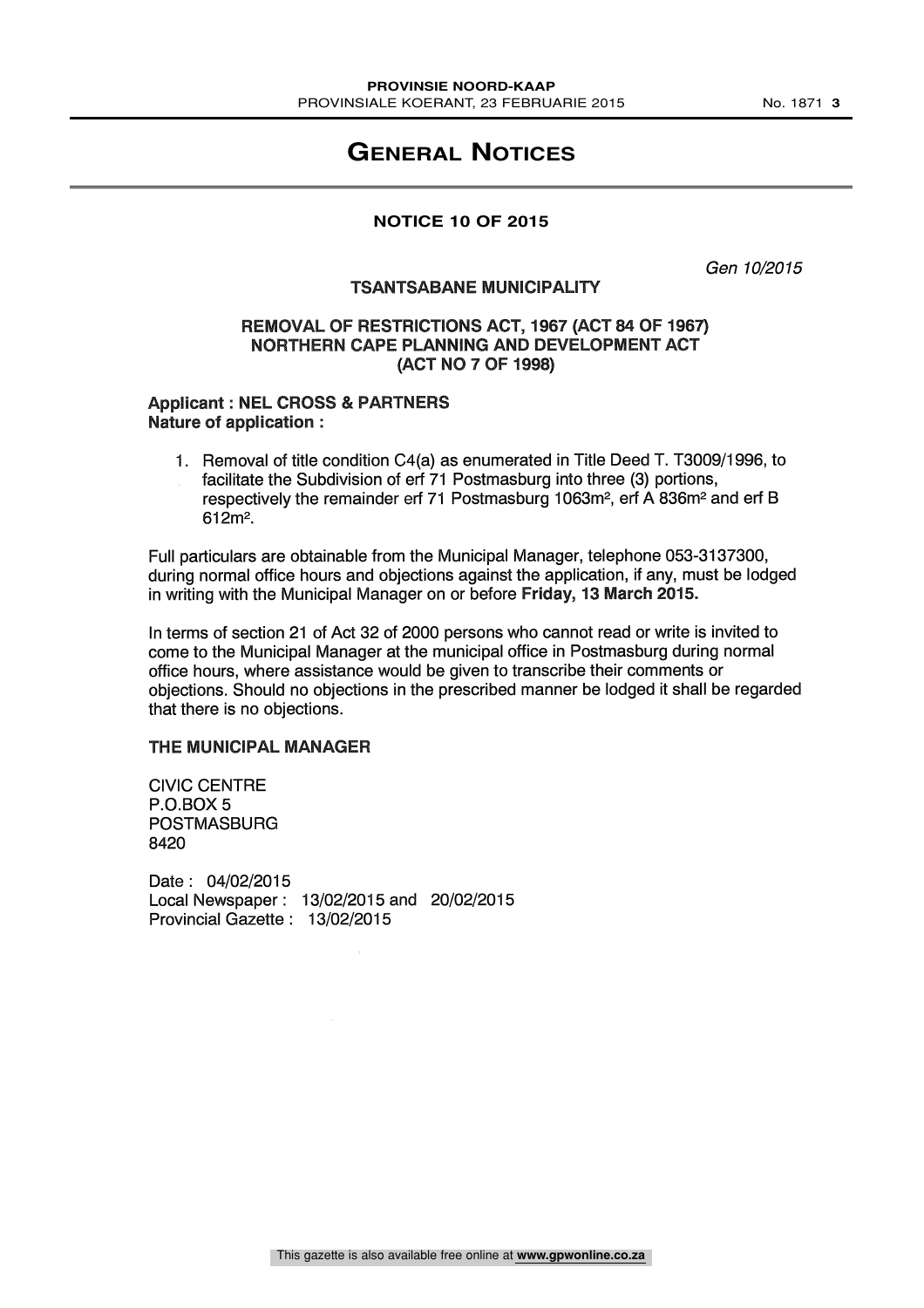#### **NOTICE 11 OF 2015**

Gen 11/2015

#### SOL PLAATJE MUNICIPALITY

#### PUBLIC NOTICE CALLING FOR INSPECTION OF THE SOL PLAATJE MUNICIPALITY GENERAL VALUATION ROLL 2015 AND LODGING OF OBJECTIONS

Notice is hereby given in terms of Section 49 (1)(a)(i) of the Local Government: Municipal Property Rates Act, 2004 (Act No. 6 of 2004), hereinafter referred to as the "Act", that the General Valuation Roll for the financial years 1<sup>st</sup> July 2015 to 30 June 2019 is open for public inspection at the Valuation Department, Jim Summers Hall, Schmidtsdrift Road, at Customer Services at the Civic Centre in Bultfontein Road, from the 27<sup>th</sup> of February 2015 to the 3<sup>rd</sup> April 2015. In addition the valuation roll is available on our website at www.solplaatje.org.za

An invitation is hereby made in terms of Section  $49(1)(a)(ii)$  of the Act that any owner of property or other person who so desires should lodge an objection with the municipal manager in respect of any matter reflected in, or omitted from, the general valuation roll within the above-mentioned period.

Attention is specifically drawn to the fact that in terms of Section 50(2) of the Act an objection must be in relation to a specific individual property and not against the valuation roll as such. The form for lodging an objection is obtainable at the Valuation Department, Jim Summers Hall, Schmidtsdrift Road, Kimberley or it can be downloaded from our website. ONLY OBJECTIONS RECEIVED ON THE OFFICIAL FORMS, AT THE OFFICIAL COLLECTION SITES, AND WITHIN THE OBJECTION PERIOD WILL BE CONSIDERED. The completed forms must be returned to the following address:

| Postal Address: | <b>Municipal Manager</b>  | Physical Addresses: Jim Summers Hall | Sol Plaatie Municipality |  |
|-----------------|---------------------------|--------------------------------------|--------------------------|--|
|                 | <b>Valuations Section</b> | <b>Valuations Section</b>            | <b>Rates Section</b>     |  |
|                 | Sol Plaatje Municipality  | 10 Schmidtsdrift Road                | Sol Plaatje Drive        |  |
|                 | Private Bag x 5030        | Diamant Park                         | Civic Centre             |  |
|                 | Kimberley                 | Kimberley                            | Kimberley                |  |
|                 | 8300                      |                                      |                          |  |

For enquiries please contact Mrs M. Snyman at 053 830 6065 (e-mail: msynman@solplaatje.org.za) or the SPM Call Centre at the Civic Centre on the number 053 830 6000.

#### Municipal Manager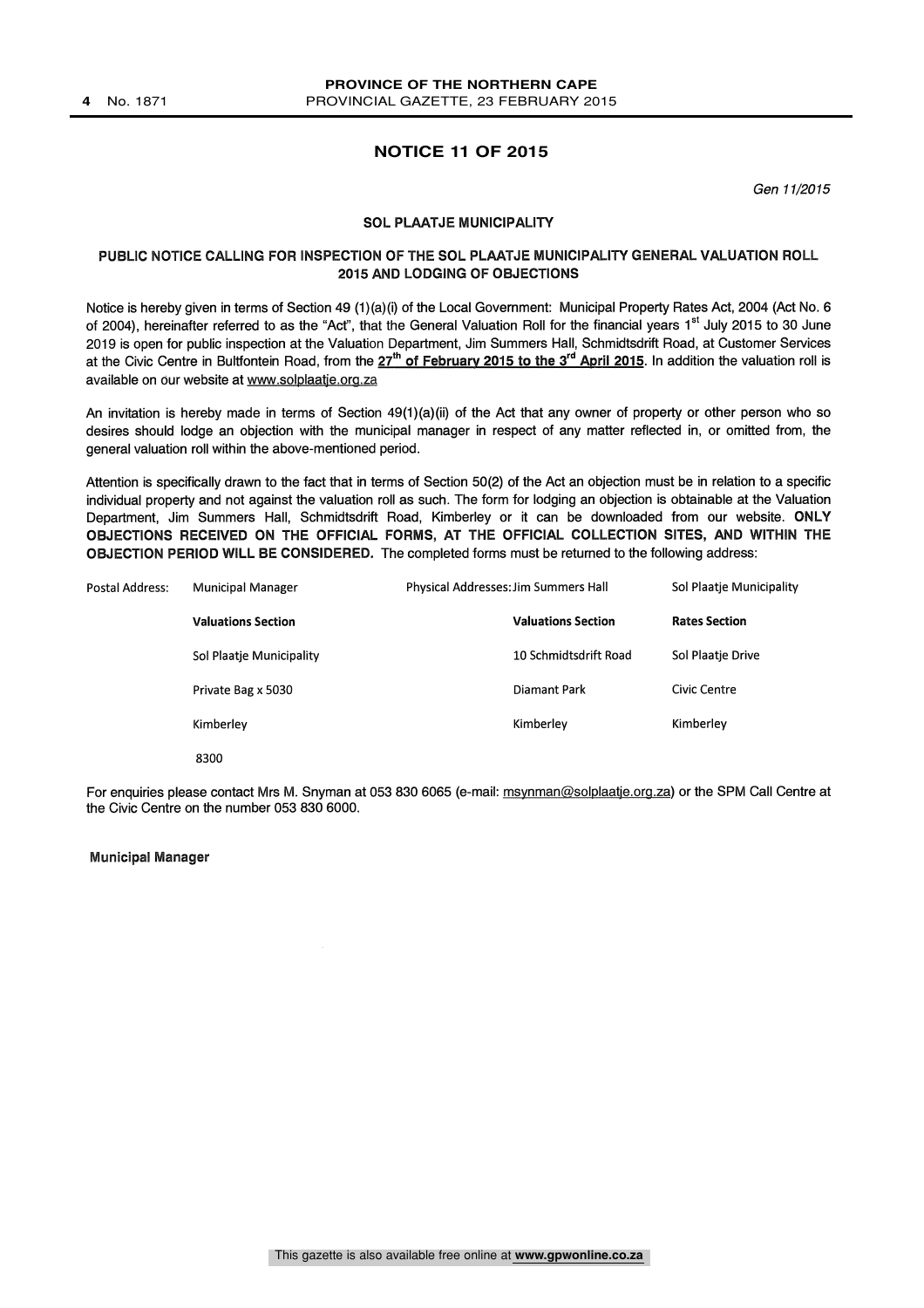#### **NOTICE 12 OF 2015**

#### **MUNICIPALITY //KHARA HAIS**

#### REMOVAL OF RESTRICTIONS ACT, 1967 (ACT 84 OF 1967) NORTHERN CAPE PLANNING AND DEVELOPMENT ACT (ACT 7 OF 1998)

Applicant : JLN van Zyl

Nature of application : Removal of restrictive title conditions as enumerated Title Deed T1752/2014, page 3 Section A.4.(a) to facilitate the subdivision of Erf 2983, Upington.

Full particulars are obtainable from the Townplanner of the Council, Telephone 054-3387372, during normal office hours and objections against the application, if any, must be lodged in writing with the Municipal Manager on or before Friday, 20 March 2015. Any person with objections against the application, who is unable to write, can during normal office hours on or before Friday, 20 March 2015, report to Mr J du Plessis in office 57, who will put such a persons objections in writing.

DE NGXANGA MUNICIPAL MANAGER

Civic Centre Market Street Private Bag X6003 UPINGTON 8800

Erf 2983, UPINGTON

PROVINCIAL GAZETTE : 23 February 2015

## **KENNISGEWING 12 VAN 2015** t

## Alg 12/2015 MUNISIPALITEIT //KHARA HAIS

OPHEFFING VAN BEPERKINGS, 1967 (WET 84 VAN 1967) NOORD-KAAPSE WET OP ONTWIKKELING EN BEPLANNING (WET 7 VAN 1998)

Aansoeker: JLN van Zyl

Aard van aansoek : Opheffing van beperkende titelvoorwaardes, soos vervat in Titelakte T1752/2014, BI 3 Afdeling A.4.(a) ten einde die onderverdeling op Erf 2983, Upington te oorweeg.

Nadere besonderhede is verkrygbaar vanaf die Raad se Stadsbeplanner, Telefoon 054-3387372, gedurende normale kantoorure (Maandag tot Vrydag, 07:30 tot 12:30 en 13:30 tot 16:30) en besware teen die aansoek, indien enige, mo gedurende normale kantoorure voor of op Vrydag, 20 Maart 2015, by Mnr J du Plessis by kantoor 57 aanmeld, waar sodanige persoon se kommentaar/vertoë op skrif gestel sal word.

DE NGXANGA MUNISIPALE BESTUURDER

Burgersentrum **Markstraat** Privaatsak X6003 UPINGTON 8800

PROVINSIALE KOERANT : 23 Februarie 2015

Erf 2983, UPINGTON

This gazette is also available free online at **www.gpwonline.co.za**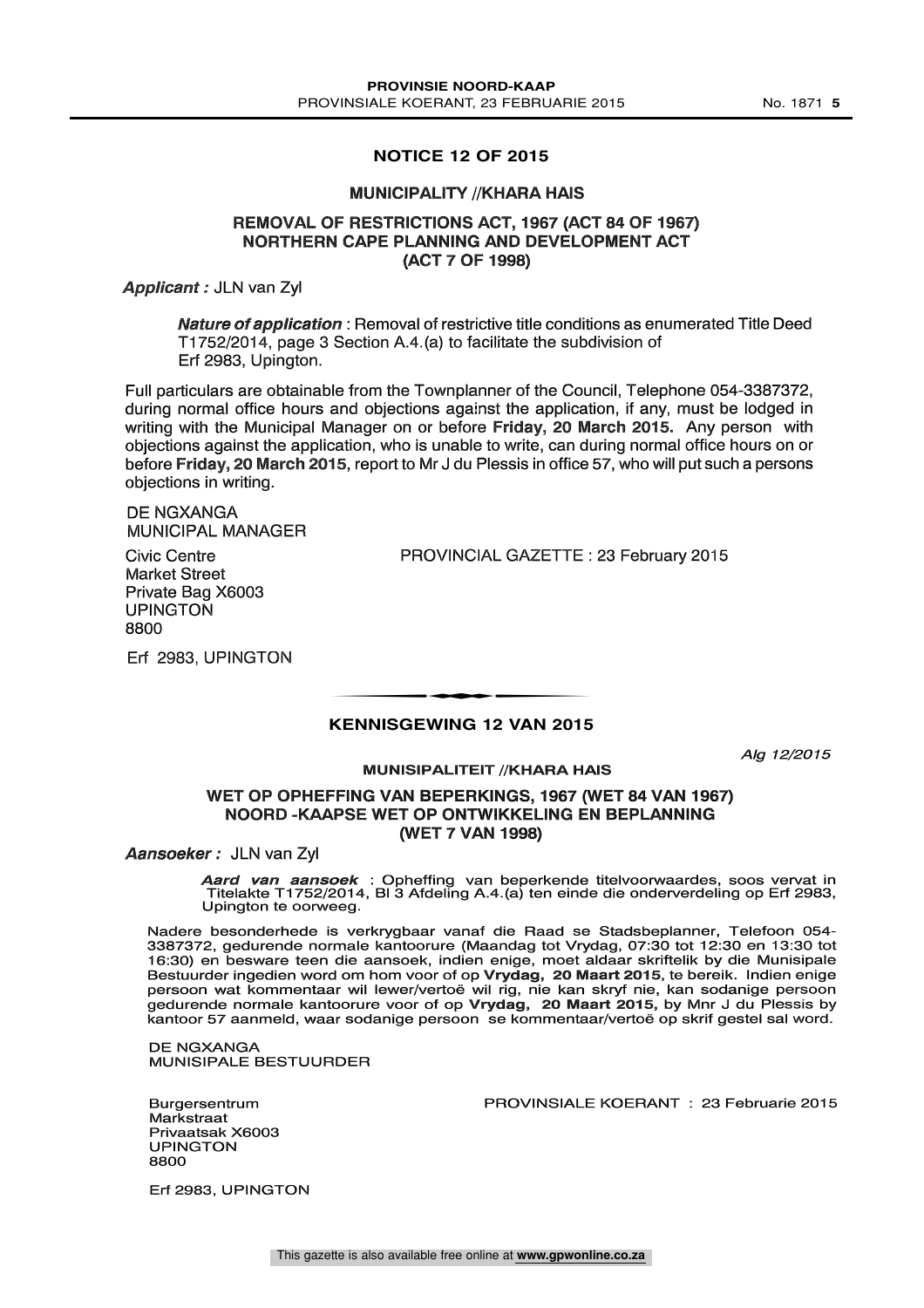### **MUNICIPAL NOTICE**

#### **MUNICIPAL NOTICE 5**

Mun 5/2015

#### KGATELOPELE MUNICIPALITY

#### CLOSURE OF SELEKE STREET DANIELSKUIL

Notice is hereby given in terms of Section 137(1) of the Municipal Ordinance No 20 of 1974 that Kgatelopele Municipality has closed Seleke Street Danielskuil. (Reference: TLHAKALATLOU 138 (P.251)

MA Motswana MUNICIPAL MANAGER

## **MUNISIPALE KENNISGEWING 5** t

KGATELOPELE MUNISIPALITEIT

#### SLUITING VAN SELEKE STRAAT DANIELSKUIL

Kennis geskied hiermee ingevolge Artikel 137(1) van die Munisipale Ordonnansie Nr 20 van 1974 dat Kgatelopele Munisipaliteit Selekestraat Danielskuil gesluit het. (Verwysing TLHAKALATLOU 138 (P.251)

MA Motswana MUNISIPALE BESTUURDER